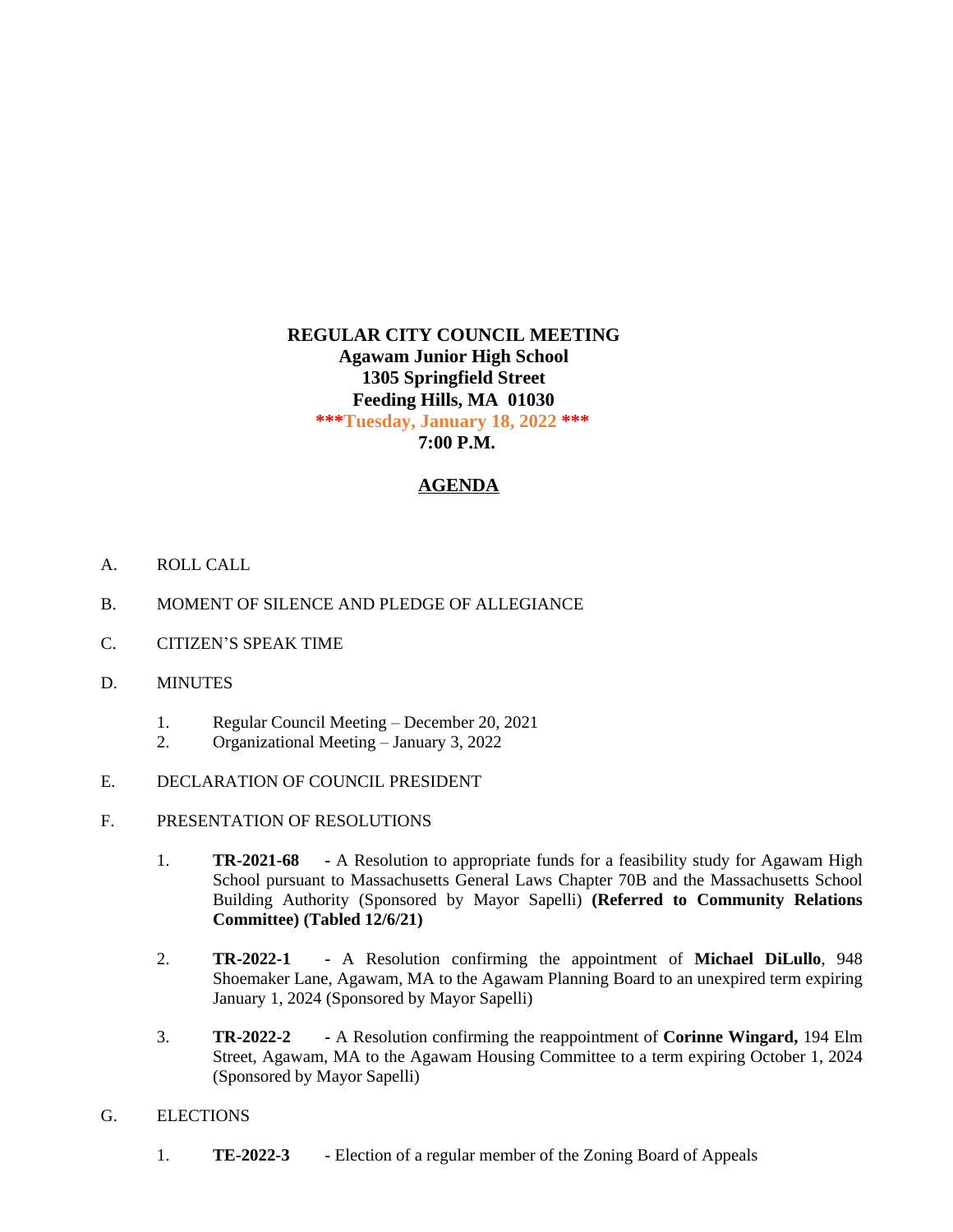## H. PUBLIC HEARINGS

#### I. OLD BUSINESS

- 1. **TO-2021-58 -** An Order granting or renewing a Class 2 Dealer's LICENSE to **Balfour Motors,** 1801 Main Street, Agawam, MA (Clerk) **(Referred to Administrative Committee)**
- 2. **TO-2021-59 -** An Order granting or renewing a PERMIT for Weekly Amusement for **N. Liquori, Inc. d/b/a The Back Room,** 827 Springfield Street, Feeding Hills, MA (Clerk) **(Referred to Administrative Committee)**
- 3. **TO-2021-60 -** An Order granting or renewing a Class 1 Dealer's LICENSE to **G&T Beaver, Inc. d/b/a Beaver Camper Service,** 721 Springfield Street, Feeding Hills, MA (Clerk) **(Referred to Administrative Committee)**
- 4. **TO-2021-61 -** An Order granting or renewing a Class 2 Dealer's LICENSE to **Paul J. LaPointe d/b/a The Car Connection,** 820 Springfield Street, Feeding Hills, MA (Clerk) **(Referred to Administrative Committee)**
- 5. **TO-2021-62 -** A Budgetary Transfer of **\$215,888.55** from Building Maintenance Street Lighting (#16602-52120) to Building Improvements (#11922-58250) (Sponsored by Mayor Sapelli) **(Referred to Finance Committee)**
- 6. **TO-2022-1 -** An Order granting or renewing a PERMIT for Weekly Amusement for **Afterburner, Inc. d/b/a Hangar Pub**, MA (Clerk) **(Referred to Administrative Committee)**
- 7. **TO-2022-2 -** An Order granting or renewing a LICENSE for Automatic Amusement Device(s) for **Afterburner, Inc. d/b/a Hangar Pub**, MA (Clerk) **(Referred to Administrative Committee)**
- 8. **TO-2022-3 -** An Order granting a PERMIT for Weekly Amusement for **Alano Club of Springfield, Inc.,** 36 King Street, Agawam, MA (Clerk) **(Referred to Administrative Committee)**
- 9. **TO-2022-4 -** An Order granting or renewing a Class 2 Dealer's LICENSE to **Bear Auto Sales,** 517 Springfield Street, Feeding Hills, MA (Clerk) **(Referred to Administrative Committee)**

#### J. NEW BUSINESS

- 1. **TOR-2022-1 -** An Ordinance to amend the Code of the Town of Agawam Zoning Ordinance regarding Drive-In and Drive-Through restaurants (Sponsored by Mayor Sapelli) (Two Readings Required) – **Refer to Planning Board and Set a Public Hearing Date**
- 2. **TOR-2022-2 -** An Ordinance amending Chapter 33 of the Code of the Town of Agawam by establishing a Tax Title Revolving Account (Sponsored by Mayor Sapelli) (Two Readings Required)
- 3. **TR-2022-3 -** A Resolution renouncing nuclear weapons proliferation and urging the United States to pull "back from the brink" and prevent nuclear war (Sponsored by Councilor Calabrese)
- 4. **TR-2022-4 -** A Resolution confirming the reappointment of **Mary Lee Bertrand, BSN**, 926 North West Street, Feeding Hills, MA to the Board of Health for a term expiring the first Monday in February, 2025 (Sponsored by Mayor Sapelli)